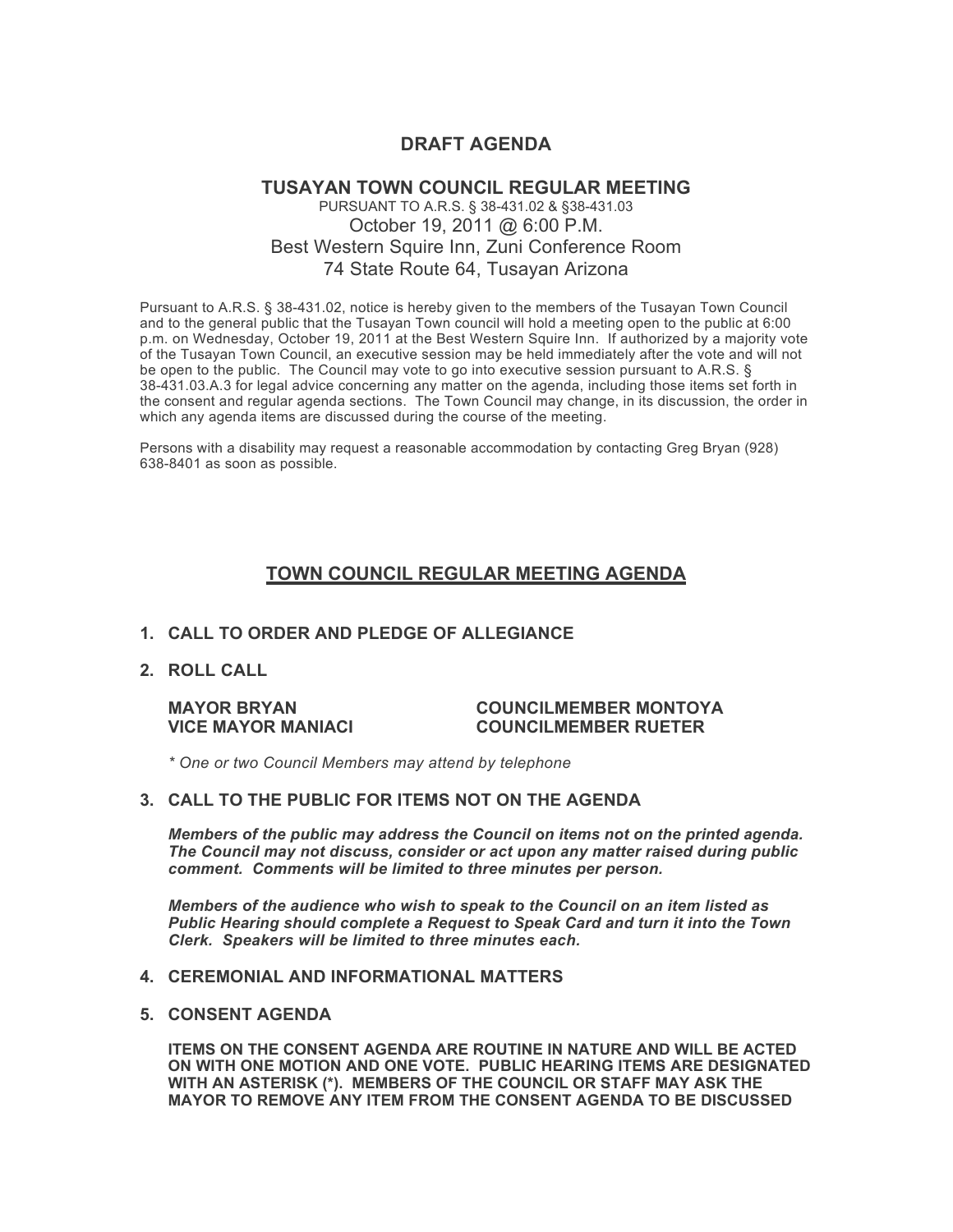### **AND ACTED UPON SEPARATELY.**

**Consideration and possible approval of Administrative/Treasurer's Report**

Acceptance of the Finance Report Approval of the Payment of Bills Approval of Minutes

# **6. COMMITTEE REPORTS**

# **7. ITEMS FOR ACTION**

**Consideration and possible approval of the selection of an applicant for appointment by the Town Council to fill the current vacancy on the Tusayan City Council**

**Consideration and possible approval of Resolution for Agreement with the Arizona State Retirement System and naming the Town Manager as the Authorized Agent of the Town of Tusayan, Arizona.**

**Consideration and possible approval of a Plan for the Town of Tusayan, Arizona for Social Security Coverage starting October 1, 2011 and designating the Town Manager as the Authorized Agent of the Town of Tusayan, Arizona.** 

# **8. ITEMS FOR DISCUSSION**

 **Update on Town Modular Office Update regarding Hearing Officer for Code Enforcement Update regarding the Highway 64 Project Update regarding Planning and Zoning Complaints and Process Update regarding Code Review**

**9. TOWN MANAGER'S AND STAFF REPORTS**

# **10. SET AGENDA AND ACTION ITEMS FOR NEXT MEETING**

**11. COUNCIL MEMBERS' REPORTS**

# **12. MAYOR'S REPORT**

# **13. MOTION TO ADJOURN INTO EXECUTIVE SESSION for the following purpose:**

**The Council may wish to go into Executive Session pursuant to A.R.S. Section 38-431.03.A.3 in order to receive legal advice concerning items on the agenda.**

#### **CERTIFICATION OF POSTING OF NOTICE**

The undersigned hereby certifies that a copy of the foregoing notice was duly posted at the General Store in